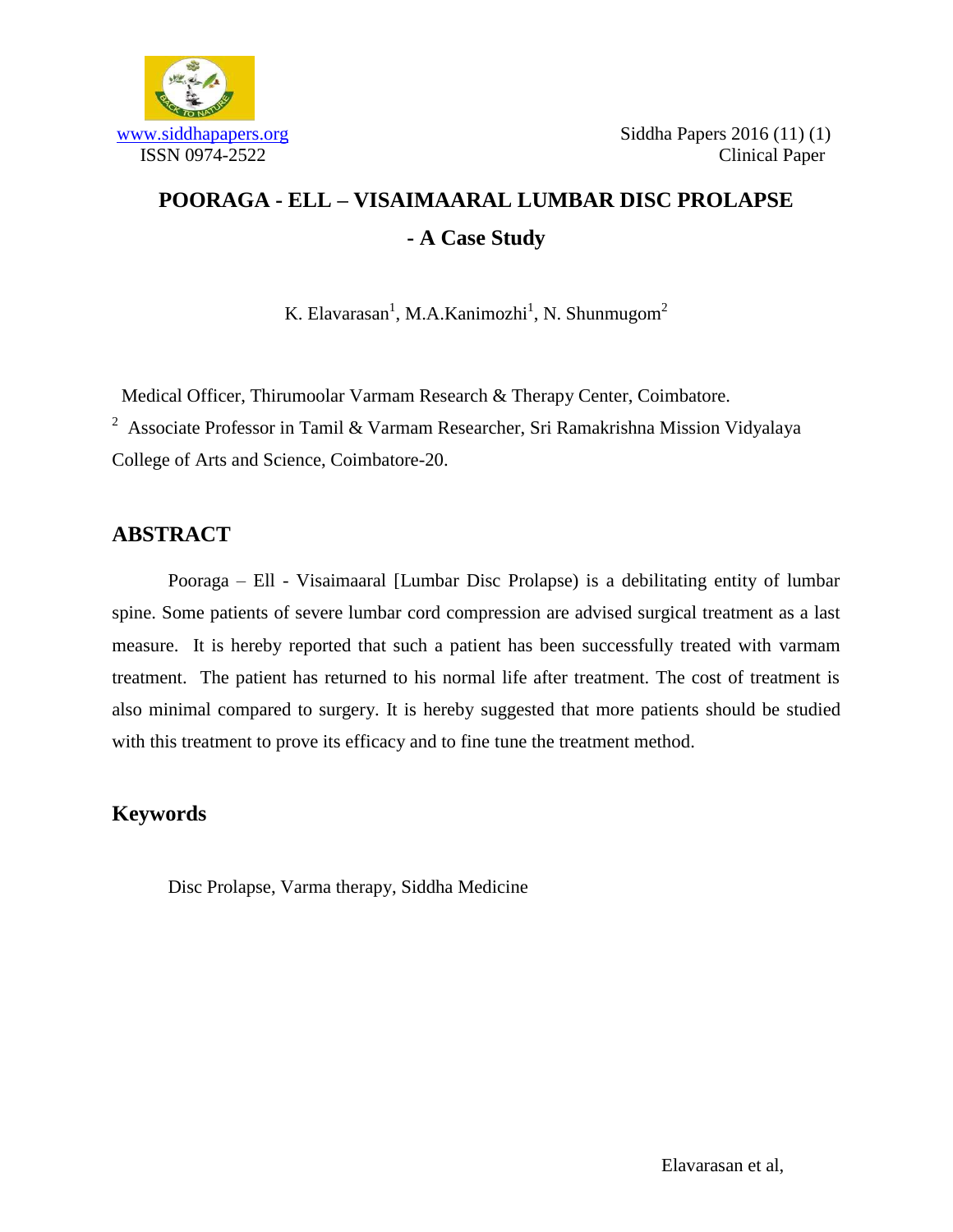#### **INTRODUCTION**

Lumbar disc prolapse is a debilitating entity of lumbar spine. Patients with severe lumbar cord compression are advised surgical treatment as a last measure. This condition is described as **"Pooraga El-Visaimaral**" in the book "**Varma Kaandam'**, "Padakkiyam vatham" in Vatha nithanam and "Thandaga vatham" in Yugimuni Vaithya Chindamani. In this communication we report such a case treated successfully by Varmam method.

### **POORAGA – ELL – VISAIMAARAL:**

*khWkpe;jG+ufj;ijr; rhh;e;j vy;Ymjpd; NkNy ehy;tpuypy; nfhz;lvy;Y NjWkpe;j cs;%iseuk;G khwp tpirtpl;L rf;jpepiy Fd;wyhfp NrUkpe;j ,ae;jpuq;fs; ,af;fk; Fd;wp rpWePUk;NgjpANk ,aq;fhjhNk Mkpd;dk; vO,Uf;f ,ayjhFk;*

th;kfhz;lk; - 550

According to the above verse of Varma Kaandam (verse 550), the bones relating to navel and four finger above this  $(L1 - L5)$  are affected the nerve inside these bones (the spinal cord) in these region will get affected and will result in disturbance in action of excretory systems and also the affected person will not be able to sit or stand. This condition was described as pooraga ell visaimaaral.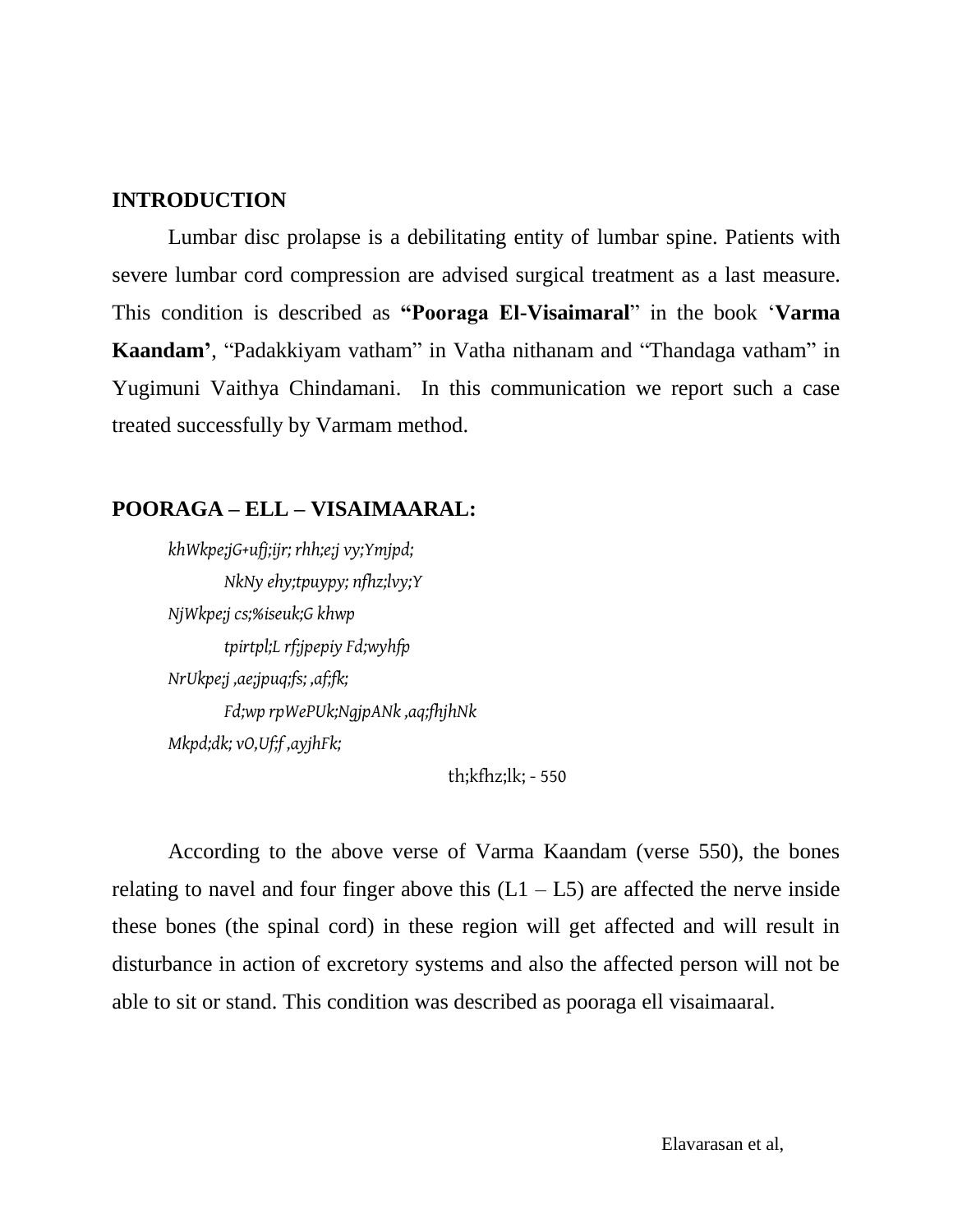*es;sNt fhy;uz;by; jpkph;Kjyha;* 

*tpUtpUg;Gk; jsh;r;ir jhpg;ngdNt ghU fs;skpy;yhj tpirjyq;fs; mwpe;J nra;tha; frbd;wp gyKiwAk; fUjpf; nfhs;tha; cs;sgb ,k;Kiwfs; czh;e;J nra;jhy; cah;thd nraKz;L cWjp nfhs;tha;*

- th;kfhz;lk; - 560

When there is Pooraga – Ell- Visaimaaral, there will be numbness, radiating pain, and weakness in legs (Varmakaandam – verse 560).

*,irthd Fz;lypjhd; tpl;lhy;NfS fhy;typik nfhs;shJ mirf;nfhz;zhJ tpirahd ngUtpuiy ,af;f xz;zhJ fhiy ,Of;f ePl;lTkhdJ*

- *th;kfhz;lk;-523*

If the patients kundali is not strong, there will be deficiency in motor function of the both lower limbs. Moving the patients legs and especially the big toe will be difficult. Flexion and extension of legs will be impossible. (Varma kaandam – verse 523).

Vatha nithanam, verse 33 reads as follows,

#### **glf;fpahk; thjk;**

*jhf;fp clNy GFk; glf;fpahk; thjkjpd; jd;ikaJ NfS kapNy jhf;Fk; ,UfhYk; elf;ifapy; Fe;jpNa jsh;e;J typ gpd;dpaUk;*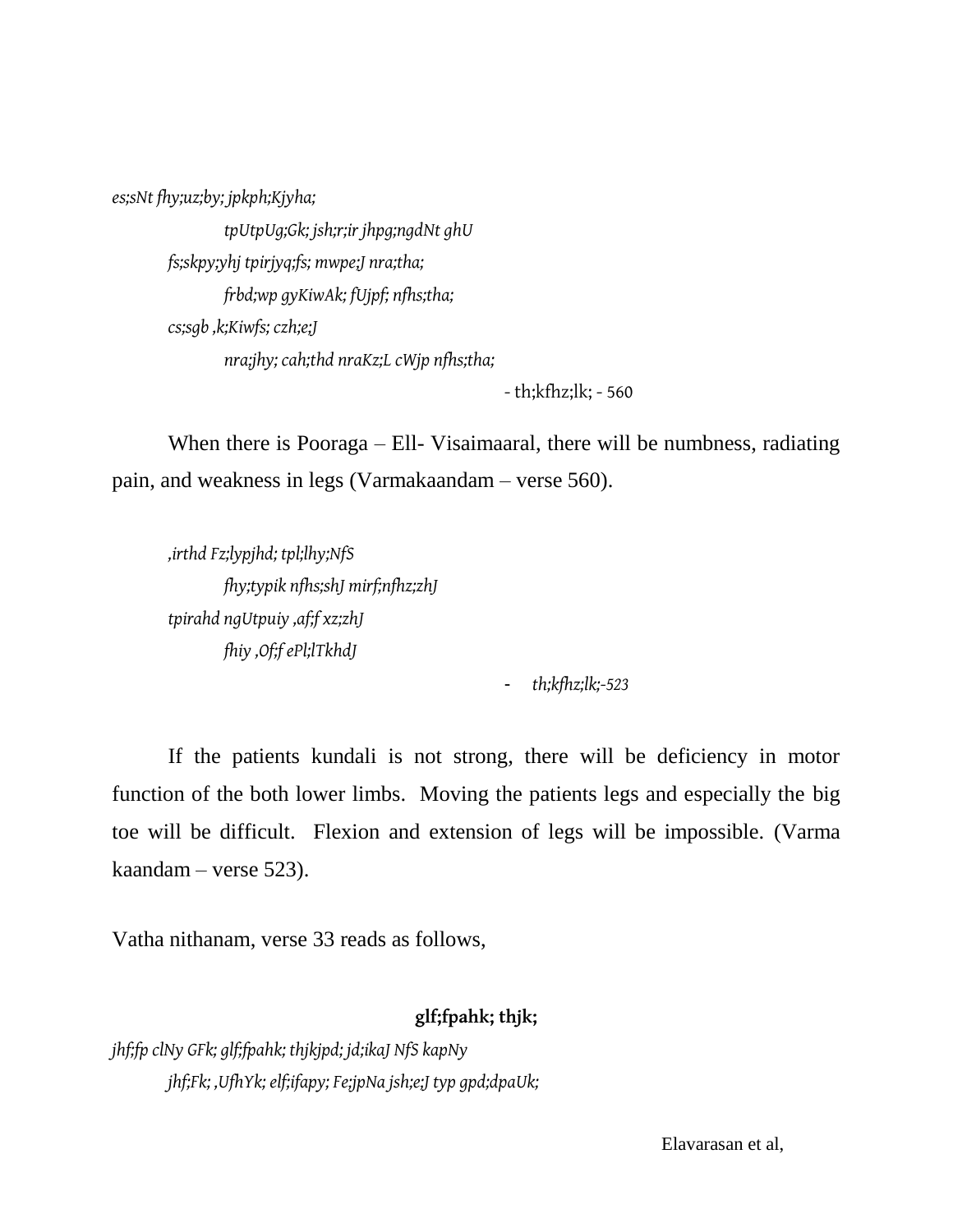*Mf;fKlNd Fdpa epkpu xl;lhjpdp mluNt FWf;fpy; typahk; mjpf taW}jp neQ;RisT ,Lg;gpy; gpbAWk; cWfOj;J nel;b jhpf;Fk; ghf;f ,U gf;fKk; NehTk; gplhptyp gfU fhy; kz;iz jhpf;Fk; ghUly; nkypAk; twSk; eiljsUk; ghh;itAk; Fiwe;J maUk; ePf;fp rpu NehTWk; nrd;dp typ Fd;dpNa jpfo; ehrp nehe;JisAk; NeankhL nghjpifKdp \$W tiuapd; gb ePdpyj;Njhh; mwpaNt.*

- thj epjhdk; 800- 33tJ ghly;

According to this verse the Patakkiyam vatham is characterised by weakness in both the limbs and pain in the limbs. There will be difficulty in forward or backward bending of the back, pain in the back, flatulence of the stomach and discomfort in chest, neck and occipital regions. Other symptoms may include pain in the calf muscles, weight loss, dryness, loss of eye sight, head ache, discomfort in the nostrils.

# **jz;lf thjk;**

*"tOj;jNt %yhjhuj;ijg; gw;wp kUtpNa NkNywp KJFkl;lha; tOj;jNt rpurpy; te;J Tah;Tkhfp tpFthf Nehthfp Nkdpfd;wpg; gOj;jNt Alk;ngq;Fk; gQ;RNghyhk; ghq;fhd kyryK kQ;rshFq; FOj;jNt jz;lfkhk; thje;jd;idf; \$wpNdhk; Fznky;yhk; \$He;JghNu." "\$He;jpl;l kyryq;fs; Jhpjkhdhy; nfhz;llf;fpg; gpd;Gjhd; nfhbajha;j;js;sp*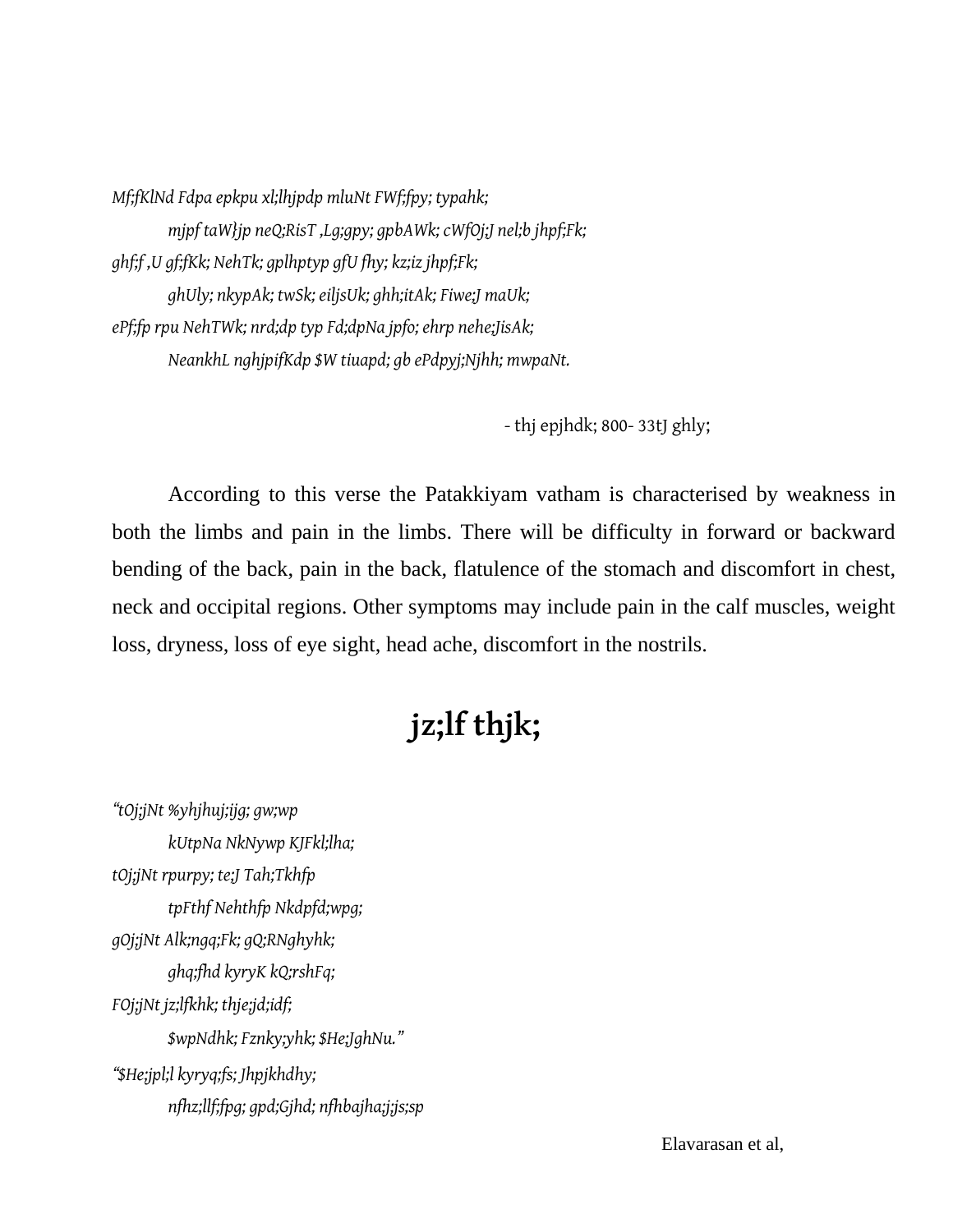*CHe;jpl;l rhPuj;jpYjpu kPwp cwj;Nja;j;Jj; jiyajdp nyz;nza;thHf;fpy; thHe;jpl;l topwlf;fpy; nkj;jTe;jhd; thje;jhDw;gtpj;J eilnfhlhky; ehHe;jpl;l euk;NghL vYk;gpw;#o;e;J eZfpNaNkhb neQ;rpNyWe;jhNd"*

*- A+fpKdp itj;jpa rpe;jhkzp 288> 289*

The symptoms, resulting when Mooladharam is affected. The vatha noi will raise to the head through the vertebral column and the affected person will have severe pain and inflammatory changes. There will be weakness in the upper and lower limbs and whole body. The patient will not be able to walk. There will be pathological changes in the bones and nerves (Yugimuni Vaithiya Chinthamani – verse 288 and 289).

#### **LUMBAR DISC PROLAPSE:**

According to Modern Neurophysiology, Lumbar disc herniation occur in the lower back, most often between  $L4 - L5$  bodies or between  $L5 - S1$  bodies. Symptoms can affect to lower back, buttock, thigh and region and may radiate into the foot and/ or toe. The sciatic nerve is the most commonly affected nerve. When the femoral nerve is also affected, the patient may experience a numb, tingling feeling throughout one or both legs and even feet or even a burning feeling in the hips and legs.

The case presented here is unequivocally a lumbar disc prolapse case as seen from Fig.1 with a stenosis.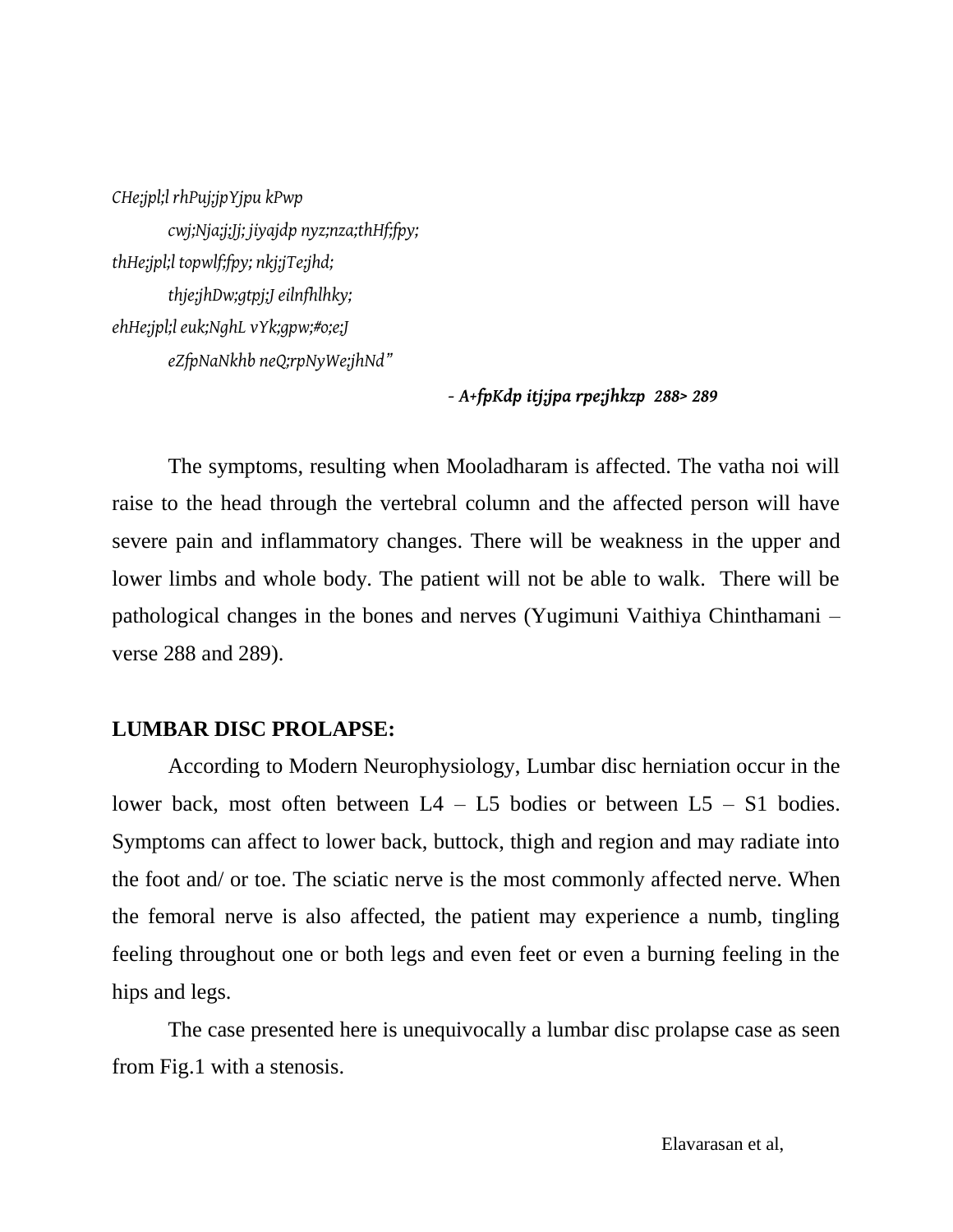The verses state above (Varma Kaandam 523, 550, 560) Vatha Nithanam – 33, and Yugi muni Vaithia Chinthamani 288-289 describe the same condition and hence Lumbar Disc Prolapse is equivalent to Pooraga – El – Visai maral, which means the affection of Spinal cord actions at bones in the pooraga region (i.e L1 –  $S1$ ). (Table – 1) The vatha dosha produced by this affection is called Patakkiyam vadham (Vadha nithanam 33) or thandaka vatham (Yugimuni Vayithiya Chinthamani – 288, 289)

#### **MATERIALS AND METHODS**

A 52 year old male patient was brought to the Tirunelveli ARI centre, Palayamkottai with a history of back pain radiating to both lower limbs, difficulty to stand and walk and to sit in squatting position. He also reported difficulty to lie in prone and supine positions and was unable to lift heavy objects.

It was learnt that he was working in a hotel earlier and now a proprietor of his one man hotel and lifting heavy utensils is part of his job.

He also had a past history of Jaundice and a fall on his back from his bicycle due to a collision with a two wheeler about a month earlier.

He had earlier consulted a Neurosurgeon after the accident, when he felt his bodily discomforts. The MRI of his Lumbosacral spine revealed degenerative Lumbar spondylosis, disc height reduction and lumbar canal stenosis.

He was advised for laminectomy and discectomy with interbody fusion by the Neurosurgeon.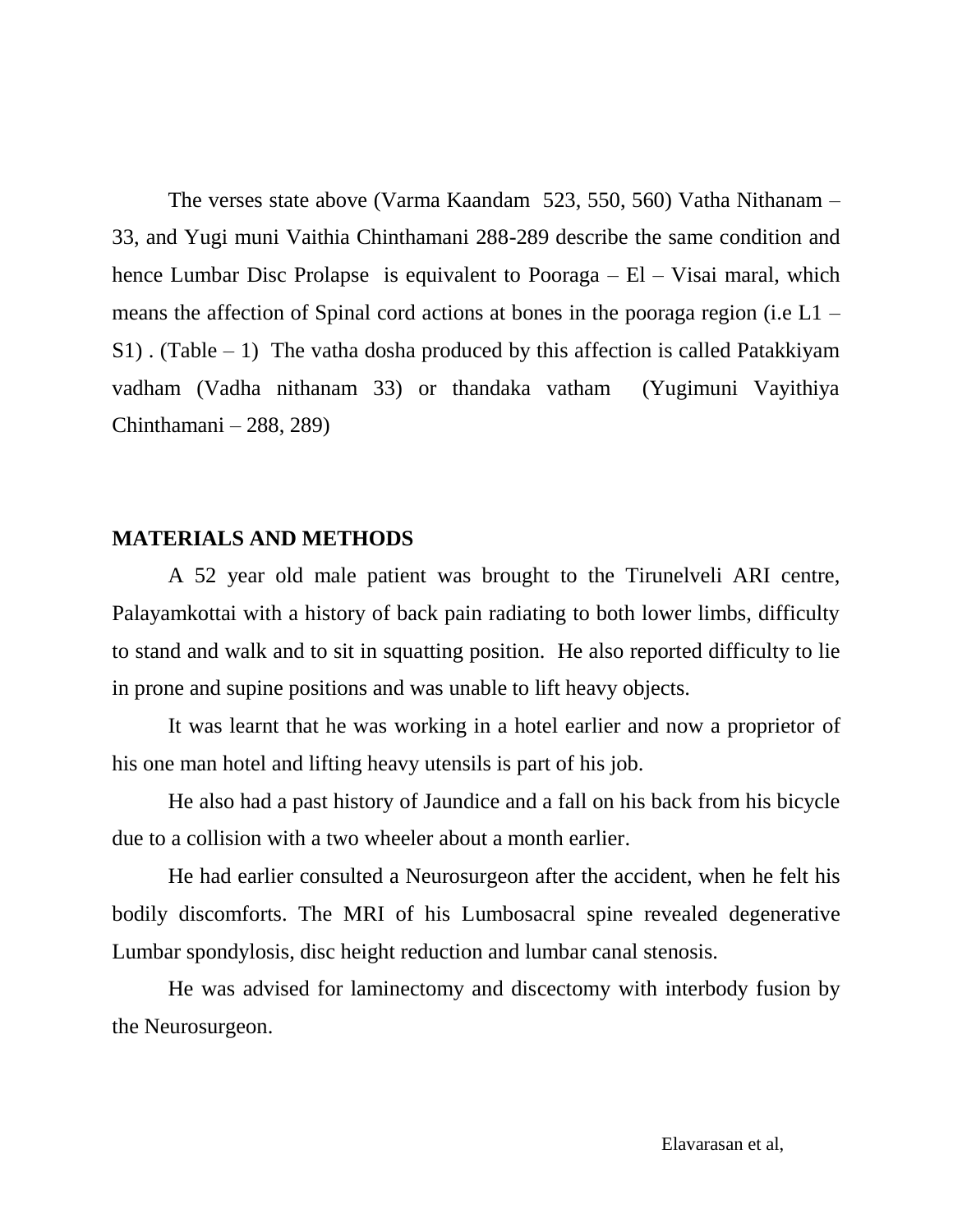As the patient was not willing for surgery (he was afraid about its prognosis) and could not afford surgery"s expenditure, he approached Varmam centre for treatment.

On examination, his higher functions, all cranial nerves of both sides and the power of neck and upper limb muscles were found normal. He was found to have mild loss of sensation in antero- medial aspects of right upper thigh.

Straight leg raising (SLR) test revealed inability to raise both lower limbs.

Flip test, Romberg's test, Bragard's test and lasegue's test were all positive.

There was notable reduction in the power of lower limb joints, his tendon reflexes on lower limb were absent. There was also sensory loss in the antero medial aspects of right upper thigh.

#### **Varmam treatment package given:**

This treatment package consisted of stimulation of varmam points, varmam internal medicine and external therapy with varmam medicine oils, massage and fomentation

**Varmam points given :** Nanganapootu and pinnal method to boost Idaikalai and Pinkalai, Porchai kaalam, Kathir varmam – Choondi kaalam, Annakaalam, Poovadangal, Ulthodai varmam, Veeradangal, Komberi kaalam, Viruthi kaalam, Mannai (Pirithal), Mel Mannai, Ullangal vellai.

**Internal medicines:** Thirumoolar kashayam, Thanu Manthirathi thailam, Amukkara churanam.

Elavarasan et al,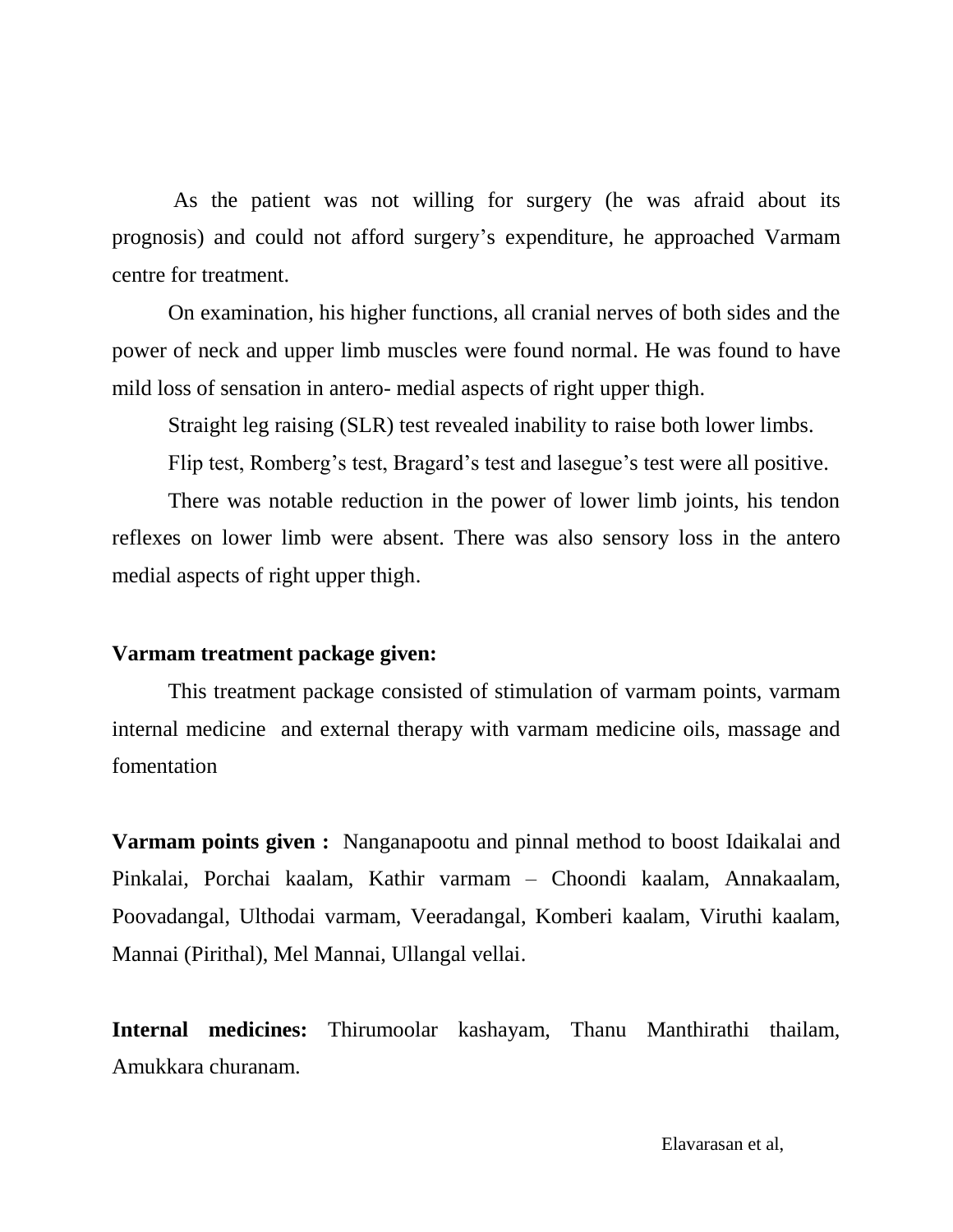**External medicines:** Chitrathi thailam and Vishamushti thailam **Thokkanam**: Thadaval + Thirumal

**Fomentation:** Ottradam (Fomentation - Izhai Kizhi, Nei Kizhi).

**Poultice:** a special poultice made up of herbs**.**

The treatment was given in two courses of 45 days each.

#### **Course – I**

**For the first 10 days** varmam points were stimulated four times a day (6am, 12 Noon, 4pm and 10.00pm). Thirumoolar Kashayam (30ml) was given twice a day.

From **11th to 32nd** day, in addition to the above, Thanumanthirathi thailam 5ml at bed time was given orally. Visha musti thailam was used externally for the whole course. Thadaval and Thirumal murai thokkanam followed by Ilaikizhi ottradam (twice a day) was done between 11 and 21 days. Poultice was given twice a day from  $22<sup>nd</sup>$  to  $29<sup>th</sup>$  day. Neikizhi ottradam was given twice a day from  $30<sup>th</sup>$  to  $32<sup>nd</sup>$  day.

From **33rd to 45th day** the varmam points were given.

He was asked to take wheat foods rice based foods and green gram only and was asked to avoid tamarind, curd, pumpkin and tea/coffee.

**Course II** - Course II is the same as course I; but was given after three months.

Elavarasan et al,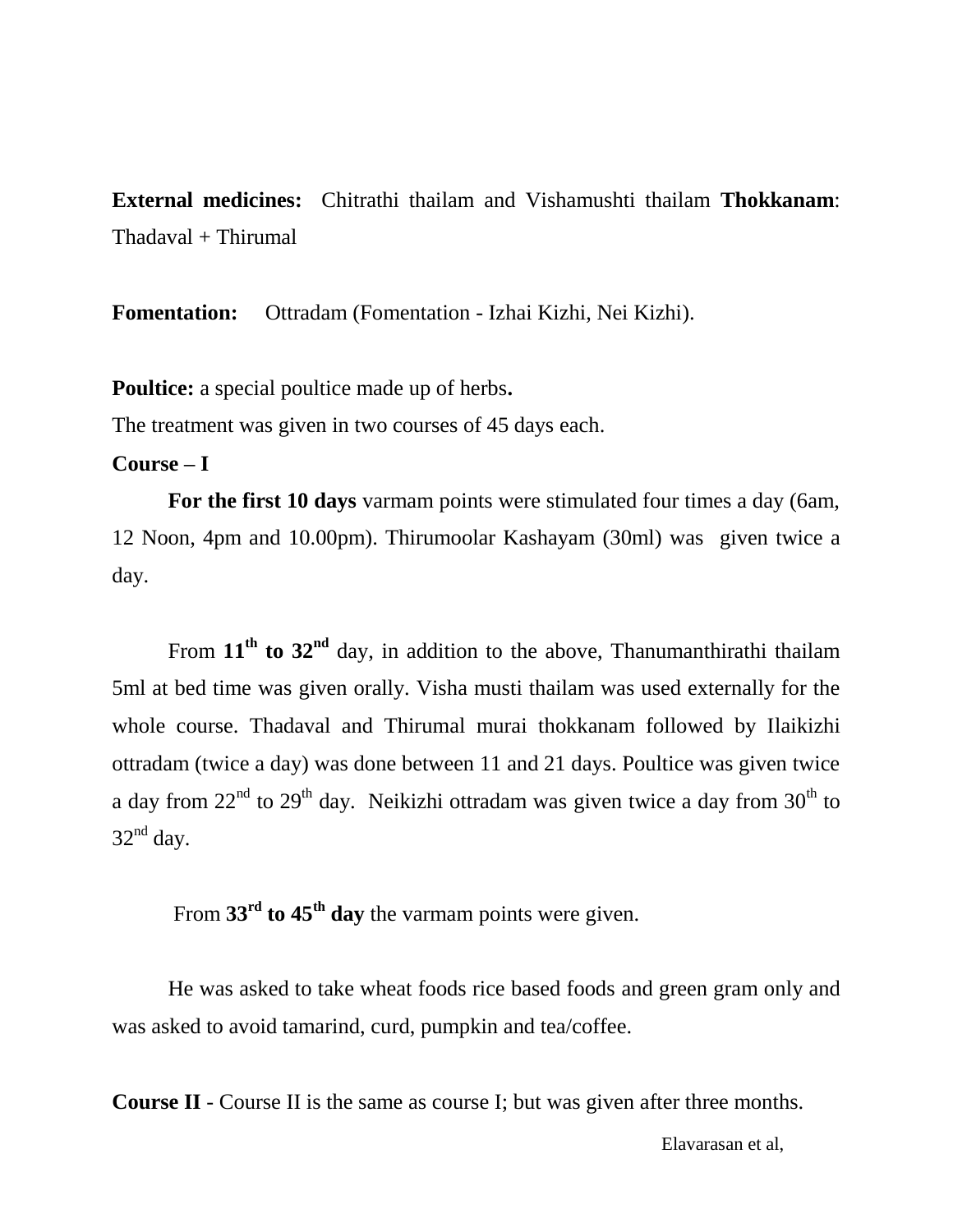#### **RESULTS:**

By  $10<sup>th</sup>$  day of course I, there was reduction in hip pain and the patient was able to sit for 5 minutes with out pain. He was able to flex the left knee freely, but felt pain while flexing the right knee.

By  $20<sup>th</sup>$  day, there was great improvement in the power of hip muscles. The SLR test was negative on left leg and positive at 15º in right leg. There was tenderness in  $L1 - L5$  region on palpation.

On  $30<sup>th</sup>$  day, the patient walked with the support of two persons, but was unable to stand on his own. By  $40<sup>th</sup>$  day, he was able to stand and walk on his own without support.

On  $45<sup>th</sup>$  day, Romberg's test signs were negative. The patient was able to stand and walk without support.

At the end of the course I, the power of lower limb muscles were very good (Grades  $4 - 5$ ). The SLR was negative on left leg and positive 30 $\degree$  in right leg. At this point of time the patient was able to walk without support but unable to sit in squatting position and could not lift heavy objects. There was a gap of three months before the second course was given as the patient had to attend some urgent personal work.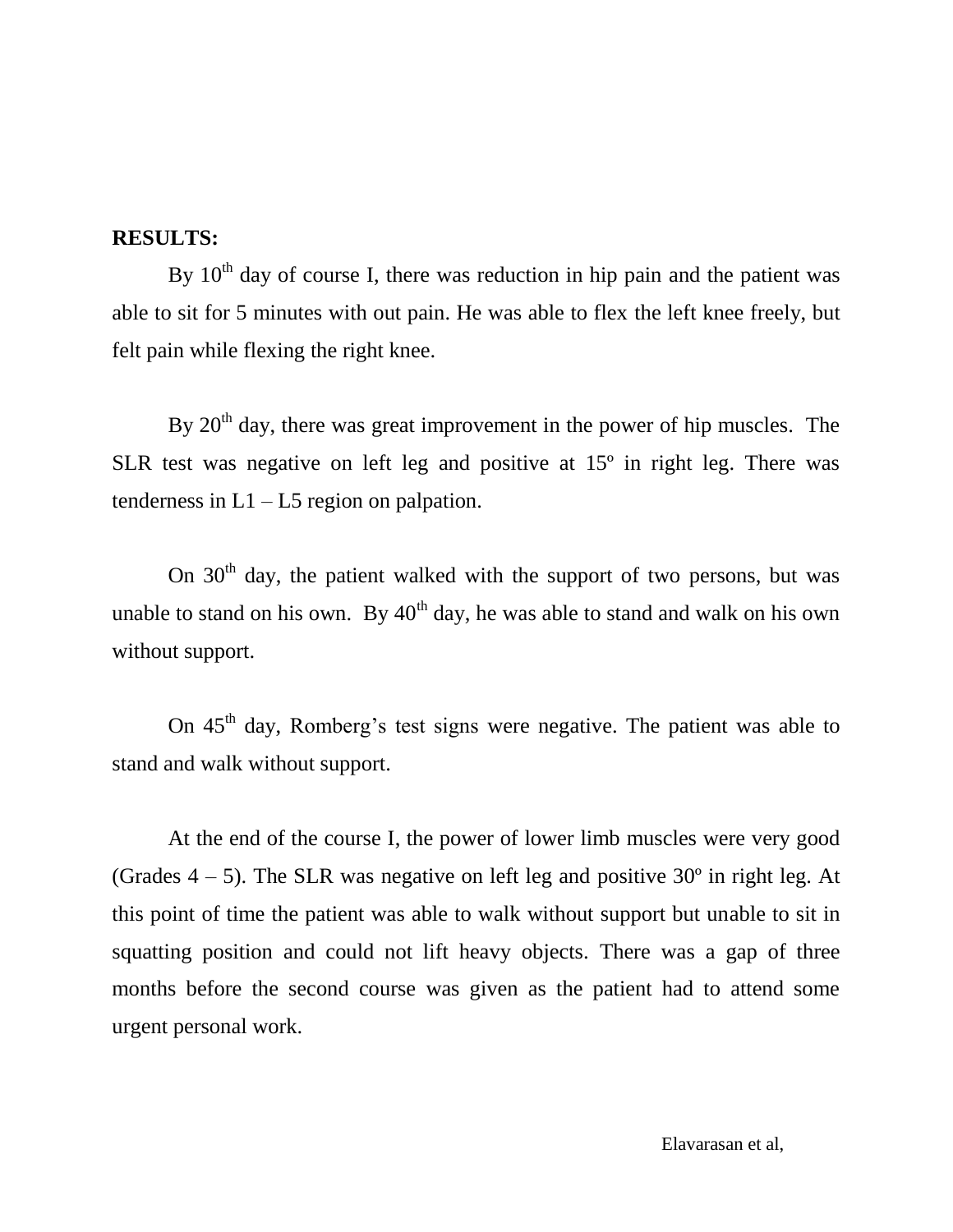Second course was given as stated for the first course. The MRI taken before and after treatment showed improvement in the lumbar canal diameters at L1 –L2, L2 – L3, L3 – L4, L4 – L5 and L5 – S1 were 0.41, 0.70, 0.65, 0.26 and 0.09 centimeters respectively. (Fig 1 and Table I)

## **TABLE I - COMPARISON OF ANTERO POSTERIOR CANAL DIAMETER FROM 1ST MRI TAKEN ON 04.10.2010 AND RECENT MRI TAKEN ON 19.08.2011**

#### **MRI taken on 19.08.2011**

#### **ANTERO POSTERIOR LUMBAR CANAL DIAMETER L1 – L5 LEVEL**

| <b>Level</b> | <b>MRI</b> Scan<br><b>Before</b><br><b>Treatment</b><br>04.10.2010<br>$(cm)$ | <b>MRI</b> scan After<br><b>Treatment</b><br>19.08.2011<br>(cm) | <b>Improvement</b><br>$(cm)$ |
|--------------|------------------------------------------------------------------------------|-----------------------------------------------------------------|------------------------------|
| $L1 - L2$    | 0.84                                                                         | 1.25                                                            | 0.41                         |
| $L2 - L3$    | 0.81                                                                         | 1.51                                                            | 0.70                         |
| $L3 - L4$    | 0.88                                                                         | 1.53                                                            | 0.65                         |
| $L4 - L5$    | 1.03                                                                         | 1.29                                                            | 0.26                         |
| $L5-S1$      | 1.30                                                                         | 1.39                                                            | 0.09                         |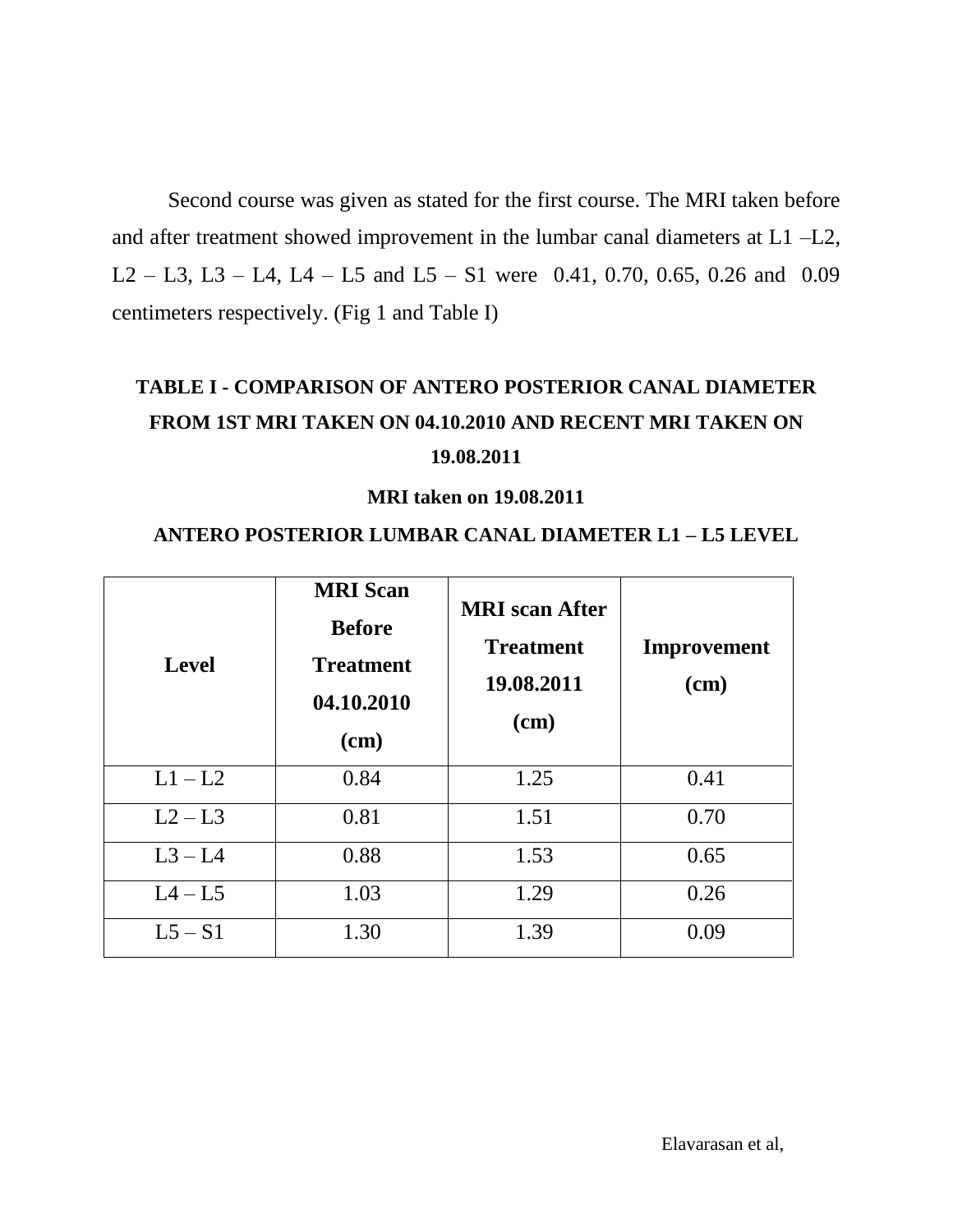# **Fig.1 – Magnetic Resonance Image scan of the patient before and after treatment**



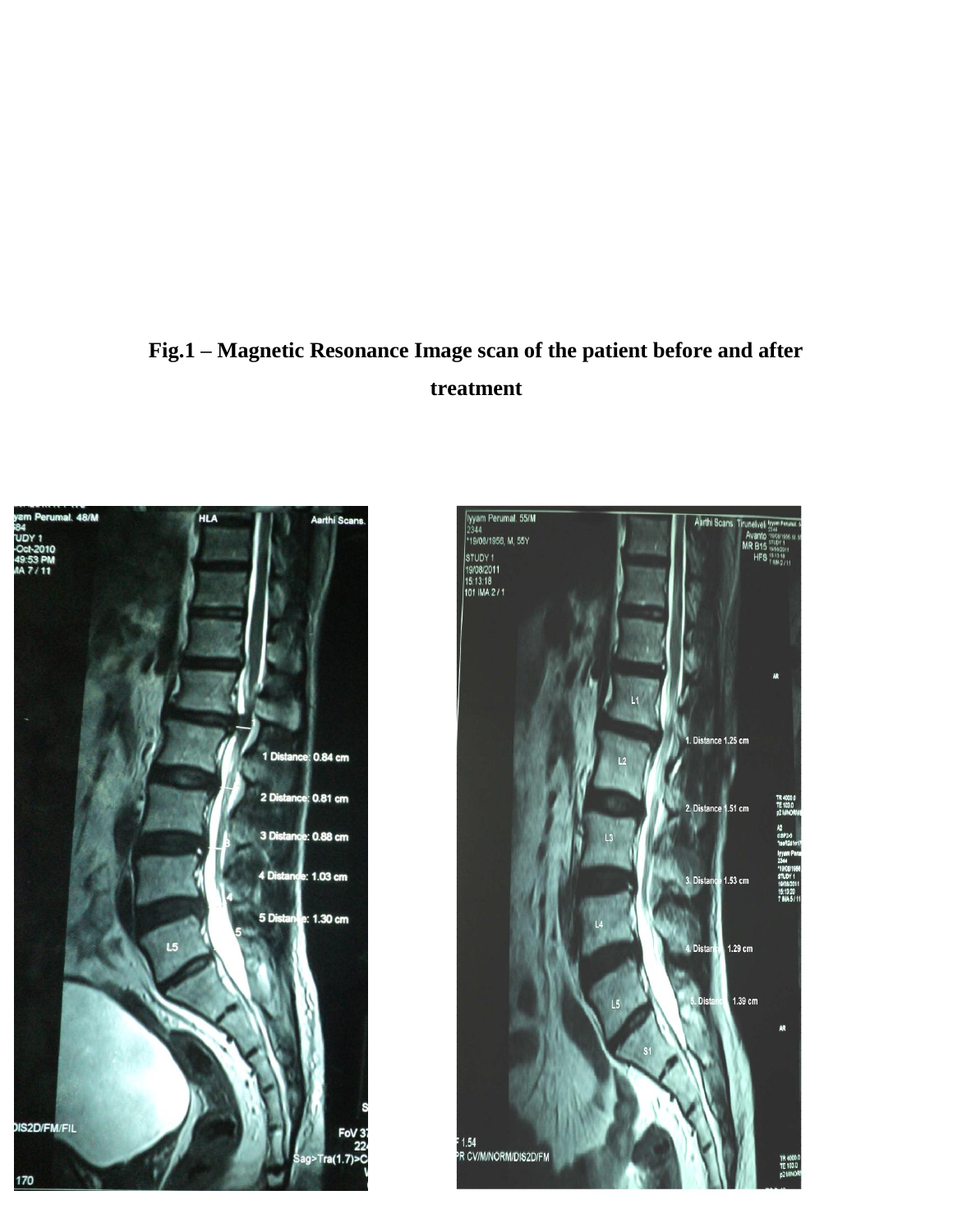#### **MRI –Scan Before Treatment MRI – Scan After Treatment**

#### **DISCUSSION :**

Treatment for this condition has also been described in varmam literature *nrhd;d vy;ypy; gprfpUe;jhy; ifahy; ghh;j;J ftdkha; jhf;fpa Nrh;j;Jg;gpd;G cd;dNt tpy;Ytpir - jsh;r;ir jPh;j;J Ropapuz;by; mkh;j;jpNa Ropj;Jf; nfhz;L gpd;dy; vd;w euk;Gfis njhpe;J gpd;dp ,UfisAk; Nky;RopAk; mkh;j;Jtha; eP. kpd;dnyd;w rj;jp epiyaq;fs; jd;dpy; nrt;tNd njhopy; mwpe;J ,af;FthNa.*

*th;kfhz;lk; 557*

As per this Varma Kaandam verse 557 " if there is deformity observed in the above bones, it shall be carefully observed by palpation and then the nerves involved shall be accordingly corrected. The nangana pootu ("chuli erandil") shall be given. Further, by understanding the networks of nerves involved in the area, pinnal method is employed to boost idaikalai and pinkalai nerves. These energy points (varmam points) have be to manipulated as per the requirement

Further in the verse 560 (see above), it was stated that while giving this treatment use all other methods which include internal and external medications. If all the consideration were included in the treatment package the treatment will result in success. This was observed from the present condition of the patient.

Elavarasan et al,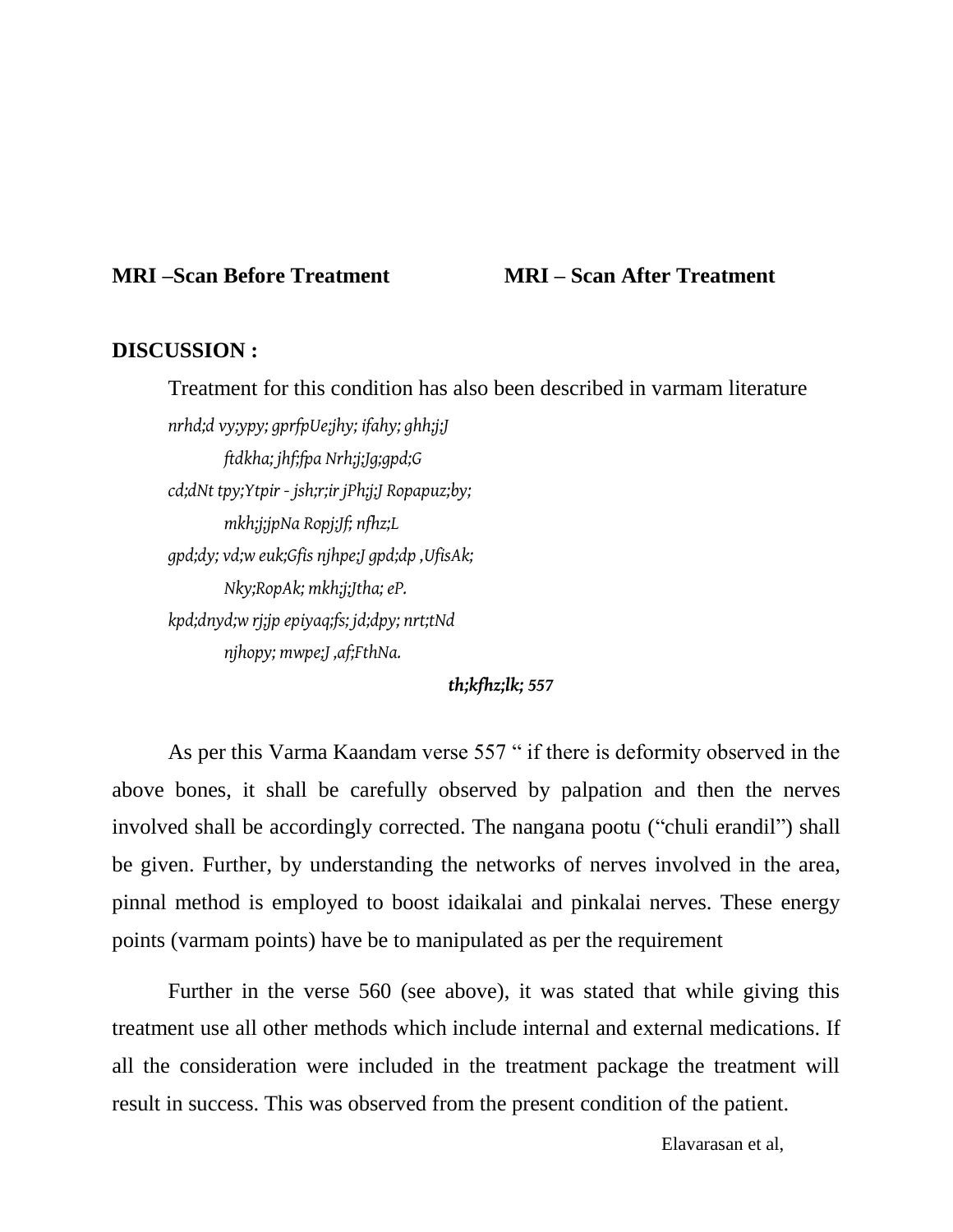This patient after the first treatment course, had to discontinue to attend his personal work in his home and was taking varmam points twice weeks only. Had he been taking his treatment continuously the duration required for complete recovery may be ascertained.

The exact location of the disc herniation was found to be at L1 and L2 (Fig 1-2). The comparison of antero posterior canal diameter from first MRI are the second (Table  $-1$ ) is a clear indication that there is considerable improvement in the canal diameter.

These results indicated that even though there was still some neural root compression. The patient was able to stand and move on his own.

The jaundice experienced by the patient may be an earlier symptom to this condition (Yugimuni Vayithiya Chinthamani – 288, 289) which has to be confirmed in further studies.

#### **CONCLUSION:**

The above mentioned treatment package if used diligently lumbar disc prolapse can be corrected even without surgery. From the MRI results it was observed that the treatment has to be continued further for complete correction. Modern gadgets available currently shall be used to access the effects of treatment. For those patients who could not afford and /or those who do not want to undergo surgical methods, this treatment package is a boon. So also in many rural areas where in the surgical facilities are unavailable. Similar case studies in large number of patients in future will throw more light on this method of treatment.

#### **REFERENCE:**